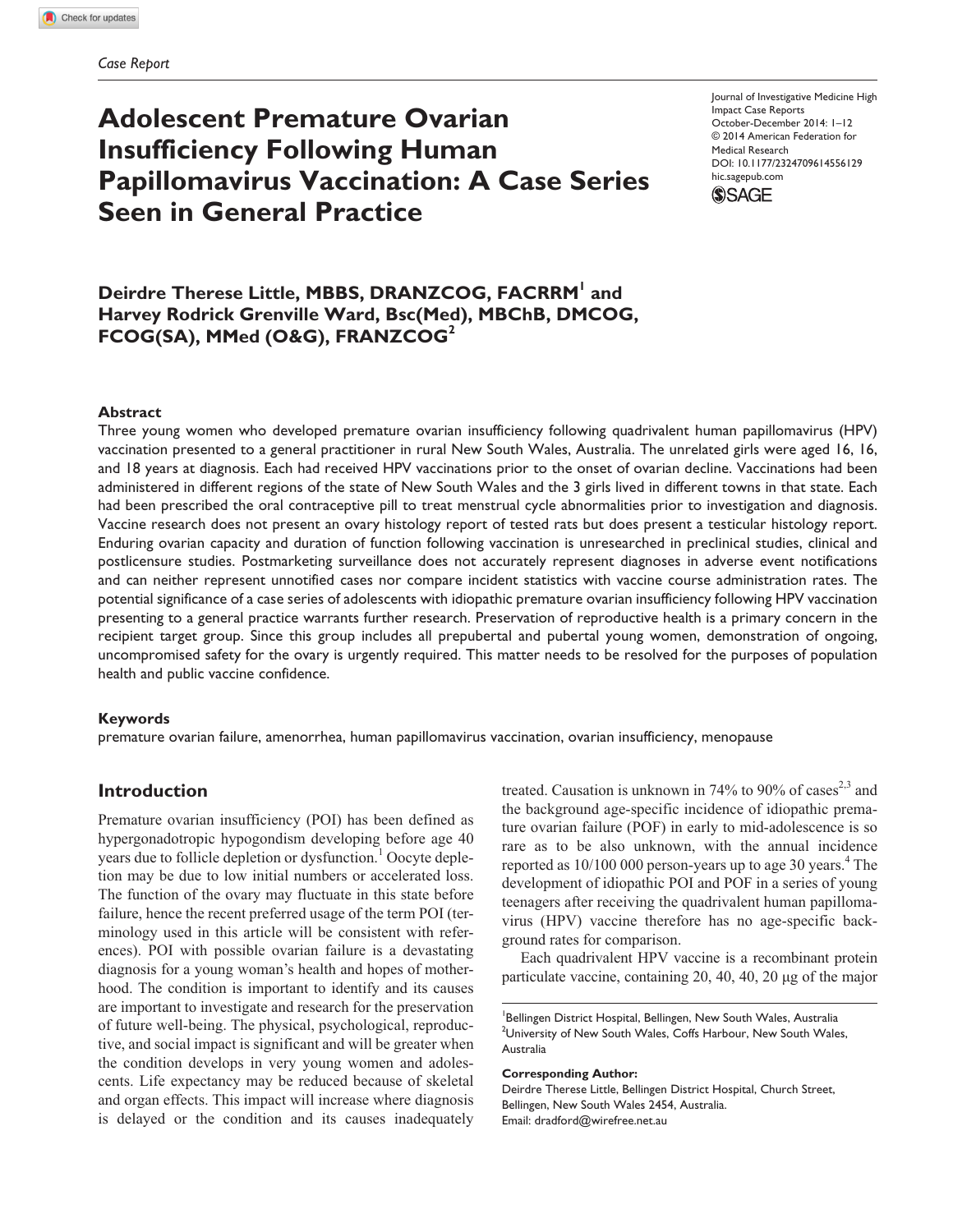capsid (L1) protein of HPV types 6, 11, 16, and 18 respectively, 225 µg aluminum hydroxyphosphate sulfate, 9.65 mg sodium chloride, 780 μg; *L*-histidine, 50 μg polysorbate 80, and 35 µg sodium borate ("Gardasil," "HPV4," "4vHPV"). It is recommended to young women for its protective role against the 2 most common HPV oncogenic types, HPV 16 and HPV 18. This vaccine could potentially prevent 70% of cervical cancer.<sup>5</sup> Protection against 2 other HPV types (6 and 11) causing genital warts is included in HPV4. Since 30% of cervical cancer may still occur in vaccinated individuals, papanicolaou smears to the seventh decade are still required. Prior to vaccine introduction, the incidence and mortality rate of cervical cancer were steadily declining. These rates more than halved in the decade prior to 2000 in the 20- to 69-year age group in Australia and 578 new cases were diagnosed in 2000.<sup>6</sup> The incidence was highest in remote areas, $\frac{7}{1}$  with the risk of death from cervical cancer for an Indigenous woman in Australia 6 times that of a non-Indigenous woman. In 1989, it was estimated that cervical cancer pap screening could potentially prevent 90% of squamous malignancies.<sup>8</sup> Increasing success of the Australian National Cervical Screening Programme has been moving toward this capacity with prevention of 70% of squamous cell cancers in  $1998$ , up from  $46\%$  in 1989. In 2002, the Australian incidence of cervical cancer was 6.2 per 100 000 women<sup>8</sup> and the mortality rate 1.7 per 100 000 women. In 2011 in Australia, there were 229 deaths from cancer of the cervix.<sup>10</sup> Five-year relative survival is  $72.1\%$ <sup>11</sup>

A consideration of vaccine benefit versus vaccine risk requires high-quality safety evidence. This case series is therefore presented for its possible significance to young women's health and fecundity. The limited capacity of existing HPV4 research to attest to ovarian safety together with factors that impede vaccine adverse event reporting could affect the quality of information supplied to informed consent. This second case series of adolescent POI/POF increases evidence suggesting that the hypothesis of an association between HPV vaccine and premature ovarian demise needs to be tested.

# **Background**

Early symptoms and signs of POI vary and a delay in presentation and diagnosis of POI is common. It has been observed that 92% of women with idiopathic POF describe an altered menstrual cycle as their initial symptom.<sup>12</sup> A total of 58% have described amenorrhea lasting 3 months or longer as the presenting symptom and 29% have described oligomenorrhea as the presenting symptom. Polymenorrhea, infertility, metrorrhagia, and vasomotor symptoms were less common presentations. In all, 25% of karyotypically normal women with noniatrogenic POF took more than 5 years from onset of a menstrual cycle abnormality for the diagnosis to be established. The median duration to diagnosis was 2 years. Overall, 57% of women with POF required 3 or more clinician visits prior to laboratory testing and 61% of women reported seeing 3 or more clinicians prior to diagnosis. Noninvestigation of new menstrual pattern abnormalities in young women may be due to a low perception of importance by the patient or low perceived importance by the physician. It has been observed that 39% of women developing amenorrhea consult a doctor.<sup>13</sup> Similarly, clinicians appreciate that some 4% of reproductiveaged women may miss  $3$  periods each year.<sup>14,15</sup>

Since the incidence of POF increases with age, we need finer gradations of incidence for very young teens at 13 and 14 years of age in whom this condition following HPV4 has been reported.<sup>16,17</sup> The unknown prevalence of idiopathic premature ovarian failure in the early to mid-teenage HPV4 vaccine target group renders adverse event analysis methods such as "rapid cycle" vaccine event analysis inapplicable.<sup>18</sup>

Premature ovarian insufficiency has serious health implications. A Swedish study of 22 000 postmenopausal women suggests those entering menopause aged 40 to 45 years have a 40% increased risk of cardiac failure than those entering menopause at age 50 to 54 years.<sup>19</sup> For every year delay in the onset of menopause the rate of cardiac failure was lowered 2%. The cardiac implications for teenagers entering menopause have yet to be defined. Altered ovulatory and menstrual patterns also lead to accelerated loss of bone density and increased wrist and hip fractures in later life.<sup>20</sup> POF is one of the greatest risk factors for osteoporosis. $21$ Furthermore, lowered bone mineral density begins with diminished ovarian function before the onset of amenor $r$ hea<sup>22</sup> and suboptimal bone density in teens is a factor in the development of osteoporosis.<sup>23</sup> Other health implications of POI will differ by cause.

Published case reports have considered a possible link between quadrivalent human papillomavirus vaccine and premature ovarian failure.17,24 Declining menstrual function in girls aged 14, 15, and 20 years followed HPV4 vaccination and preceded POF in the previous case series. The formerly published *BMJ* case report of a 16-year-old with irregular menses gradually progressing to oligomenorrhea, amenorrhea, and POF after HPV4 was the first such case presenting to this practitioner and is therefore summarized as "Case 1" below.

This case series presents 3 young women who consulted a primary care general practice in rural New South Wales, Australia. Two experienced a duration of cycle disruption progressing to amenorrhea and 1 had an unknown prodrome to amenorrhea due to oral contraceptive pill (OCP) usage. These symptoms followed HPV4 vaccination. The girls are not known to be related and reside 40 to 500 km apart (1 patient was holidaying). Vaccination batches that were identified were dissimilar and administered in locations 3, 500, and 570 km from this attending practitioner.

## **Case 1**

This case has previously been published in the *BMJ Case Reports*. 24 It was the initial presenting case diagnosed in this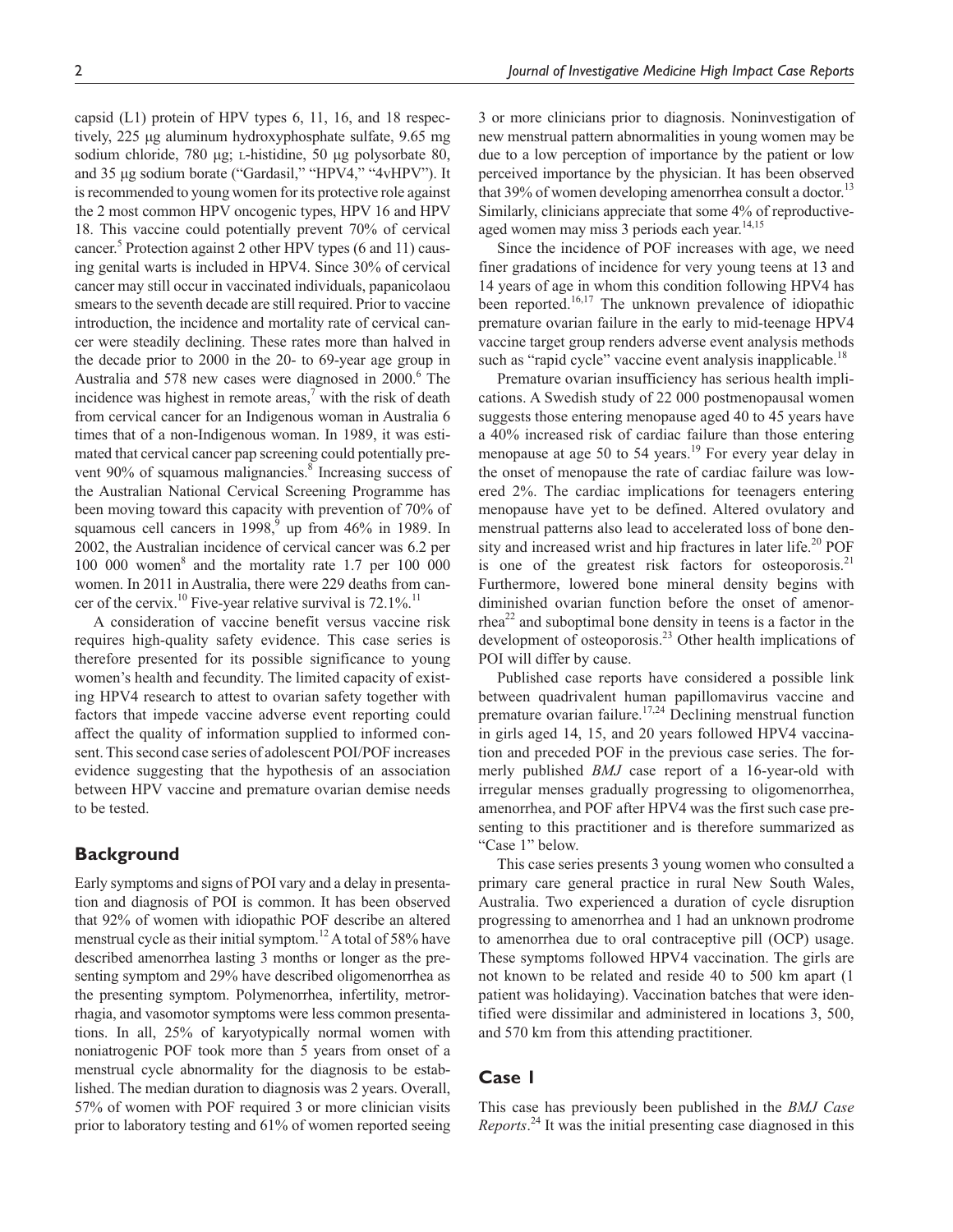series. Therapeutic Goods Administration of Australia adverse event report reference number is 285383.

Menarche at age 13 years in 2007 was followed by light periods, which became heavier and regularized over the next 12 months. HPV4 was administered in February, May, and August of 2008 (Department of Health New South Wales. 2011). Cycles became irregular early in 2009 and become scant and infrequent in 2010. Menstruation ceased in January 2011 and hot flushes commenced. There was no past history of significant illness or surgery. She was a nonsmoker, took no medications, and had no history of injury. Body mass index was  $22.6 \text{ kg/m}^2$ . There was no family history of premature menopause. At her initial consultation for oligomenorrhea becoming amenorrhea, she was prescribed the OCP without investigation. She was not sexually active.

She declined the OCP and consulted a second clinician. Investigations revealed that follicle-stimulating hormone was 108 U/L (menopausal range 20-140 U/L); luteinizing hormone was 31 U/L (menopausal range 10-65 U/L); estradiol was low at 63 pmol/L (normal follicular range >110 pmol/L, menopausal range =  $40-200$  pmol/L). Progesterone was 1.1 nmol/L (menopausal range <2.2 nmol/L). Anti-Müllerian hormone was <1.0. There were no antiovarian antibodies or antiadrenal antibodies detected. Thyroid peroxidase antibodies were 2 IU/mL and thyroglobulin antibodies were 44 IU/mL (levels up to 100 IU/mL can occur in normal subjects). A pelvic ultrasound was reported normal. Full blood count, renal, liver and thyroid function, and prolactin were normal. Premature ovarian failure was diagnosed at age 16 years. Some irregular anovulatory pattern bleeds occurred before commencement of hormone replacement therapy.

Karyotype was 46XX. Galactosemia testing was negative. Fragile X testing was normal.

This girl was counseled about the need for bone strength preservation. Her bone mineral density testing suggested femoral neck to be in the low range for age, height, and weight at  $0.766$  g/cm<sup>2</sup> and lumbar spine bone mineral density to be normal for height and weight but lower than the expected range for age at  $0.903$  g/cm<sup>2</sup>. She is considering ovarian tissue cryopreservation.

## **Case 2**

An 18-year-old young woman presented with 6 months amenorrhea. Menarche had occurred at age 11 years. She suffered from mild cerebral palsy (possibly due to low birth weight of 1.88 kg at 38 weeks' gestation), mild asthma, Asperger's syndrome, anxiety, and epileptic events from age 14 to 15 years, considered secondary to cerebral palsy. She had a ruptured appendix at age 12 years. There was no other significant past history; no drug usage; she did not smoke or drink alcohol, and had not become sexually active. Sertraline was used for treatment of anxiety from 2009 to 2010 followed by fluoxetine. There was a family history of osteoarthritis and osteopenia and of pancreatic cancer; no family

history of premature menopause. The OCP was commenced at age 12 years. The attending gynecologist recorded "although her periods were reasonably normal, she was put on the pill (20 µg ethinyloestradiol and 100 µg levonorgestrol) the next year because coping with her periods made her anxiety and depression symptoms worse." Her first HPV4 vaccination was administered at age 12 years and 9 months; the second vaccination near her 13th birthday, and the third vaccination at age 13 years and 5 months. The first HPV4 vaccination was given concomitantly with hepatitis B vaccination in the other arm. OCP usage continued for 2 years to age 14 years. It was briefly ceased at age 14 and this was followed by 3 months amenorrhea. OCP was then resumed without further investigation. At age 18 years, the OCP was again ceased and amenorrhea again ensued.

Follicle-stimulating hormone 1 month later was elevated at 44.5 IU/L (menopausal range is 25-130 IU/L). Luteinizing hormone was 29.2 IU/L (basal range 2.0-12, midcycle peak range 8.0-90, postmenopausal range 5.0-62 IU/L). Estradiol was 157 pmol/L. She continued amenorrheic and presented again for investigation 6 months later. At this time, folliclestimulating hormone remained elevated at 34 IU/L. Luteinizing hormone was elevated at 46 IU/L. Estrodiol (Oest2) was 413 pmol/L and progesterone 2 nmol/L. Anti-Müllerian hormone was 1.5 pmol/L (14.0-30.0 pmol/L normal; levels <14 pmol/L suggest diminished ovulatory reserve) tested by Beckman Coulter Gen II ELISA assay. Anti-Müllerian hormone repeated 6 months later was <1 pmol/L and estradiol was <37 pmol/L. At this time and at age 18 years POI was diagnosed.

Full blood count, iron levels, liver function, blood glucose, and renal function were normal. Thyroid-stimulating hormone was normal 0.4 mIU/L (normal 0.3-3.5 mIU/L) and thyroid antibodies were normal. Prolactin was normal 294 mIU/L. Testosterone 0.9 nmol/L (normal 0.2-1.8 nmol/L); free androgen index 2.6 (normal 0.3-4.0); iron studies were normal. There were no antiadrenal or antiovarian antibodies detected. Morning cortisol was 218 nmol/L (normal range 160-650) nmol/L, ACTH 14 ng/L (normal range 9-51 ng/L), growth factor-1 27 nmol/L (normal range 21-76 nmol/L). Pelvic ultrasound performed at the time when the anti-Müllerian hormone level was 1.5 showed a normal uterus with an endometrial echo of 8.2 mm. Transvaginal ultrasound was declined and the left ovary was not visualized. The right ovary was  $3.1 \text{ cm}^3$  in size and there was a 9-mm follicle within it. Brief menstrual bleeds then occurred for 4 months before amenorrhea resumed.

Testing for Fragile X revealed 2 normal-sized triplet alleles 23 and 37 cytosine–guanine–guanine n repeats (the normal zone is <44). Testing for galactosemia showed a normal Gal-1-P uridyl transferase-RC at 0.31 U/g hemoglobin (normal range 0.26-0.52 U/g). Records reported a vitamin  $B<sub>12</sub>$  deficiency at age 16 years, but levels of vitamin  $B<sub>12</sub>$  were within normal limits at 275 pmol/L (normal range 135-650) pmol/L). Karyotype was established as 46XX.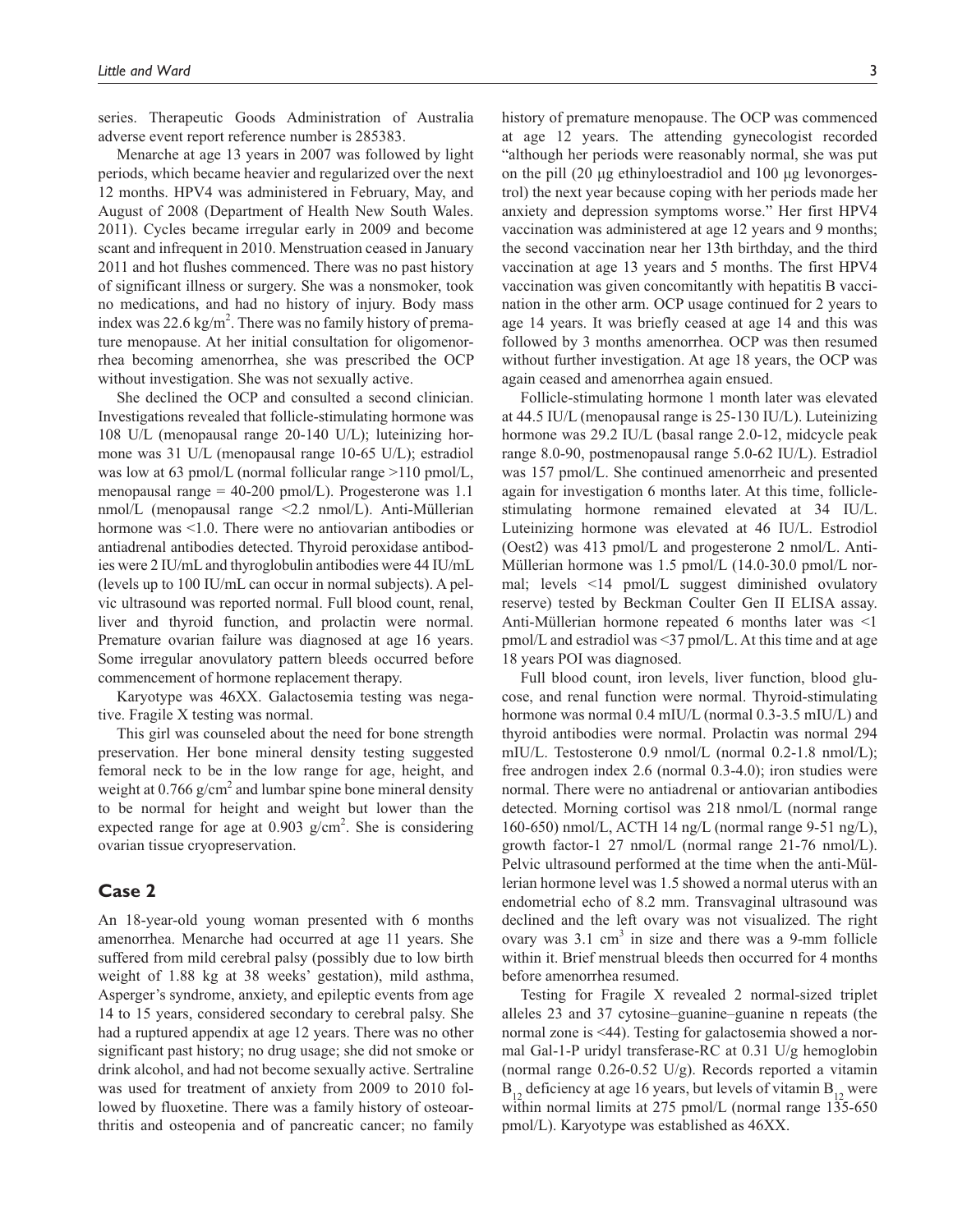This young woman elected to undergo right ovary cryopreservation through Monash IVF in the hope that future developments, such as stimulation of ovarian stem cells, may be of later benefit. She was not deemed a suitable candidate for gonadotropin stimulation for oocyte preservation due to the undetectable anti-Müllerian hormone level. The pathologist described the macroscopic appearance of the ovary as "cystic and disrupted." Microscopic histology of three right ovarian biopsies reported fibrovascular connective tissue with no primordial follicles in the ovarian cortex of sample one. Ovarian sample 2 reported a cystic follicle and a cystic corpus luteum but no primordial follicles within surrounding parenchyma. Ovarian sample 3 reported "fibrofatty connective tissue only. No ovarian parenchyma is identified." Summary: "Levels through all tissue containing ovarian parenchyma show a single primordial follicle. No other follicular structures are identified." No samples contained evidence of atypia or malignancy (Sullivan Nicolaides Pathology. Brisbane, Queensland, Australia). Personal communication with the reporting pathologist confirmed no lymphoid or granulomatous inflammation and suggested the ovarian appearance was "consistent with that of a woman in her late forties."

She has been counseled about bone density preservation and the need for hormone replacement therapy. This case was notified to the Therapeutic Goods Administration (TGA) of Australia in January 2014 (reference number 333136) as diagnosed POI. Its listing as "amenorrhoea" on the TGA database in May 2014 was later altered to POF (July 2014).

## **Case 3**

Menarche had commenced at age 10 years, and was followed by regular menses. The first 2 HPV4 vaccinations were received at age 14 years and the third vaccine after turning 15 years in 2008 (Department of Health New South Wales. School vaccination programme. Vaccinations administered February 18, May 23, and October 24 in 2008). The patient reports "prior to this, my periods were like clockwork." The period due after the third vaccination dose was 2 weeks late and was the first late period she had experienced. The next period occurred 2 months later. The next and final menstruation occurred 9 months later, approximately 1 year after completion of the third HPV4 vaccination. Hot flushes developed and 10 kg weight gain was noted over the next year. Previously present acne improved. Pelvic ultrasound was unremarkable apart from a 3.7-mm endometrial width and the absence of visible ovarian follicles. She had not become sexually active, had no history of drug or alcohol usage and there was no history of trauma, surgery or of significant past illness. There was no family history of premature menopause. She was allergic to benzoyl peroxide. POF was diagnosed just before her 17th birthday.

At age 15 years, initial testing was undertaken: testosterone was 1.1 nmol/L (normal range  $\leq$ 2.6), sex hormone binding globulin 41 nmol/L (normal range 20-118 nmol/L), free androgen index 2.7% (normal range <7.2%). There is no significant further testing until nearly 17 years of age: prolactin 160 mIU/L (normal range 40-570 mIU/L), thyroidstimulating hormone 1.1 mIU/L (normal range 0.5-4.5 mIU/L), dihydroepiandrostenedione (DHEA-S) 3.5 µmol/L (normal range  $3.6$ -9.8  $\mu$ mol/L), androstenedione 1.8 nmol/L (normal range 1.0-11.5 nmol/L), testosterone <0.7 nmol/L (normal range  $\leq$ 3.2 nmol/L), serum hormone binding globulin 32 nmol/L (normal range 30-90 nmol/L), free androgen index <2.2%, luteinizing hormone 32.8 IU/L (midcycle range 17.7-47.5; postmenopausal range >9.3 IU/L), folliclestimulating hormone 73.8 IU/L (midcycle range 9.6-24.1; postmenopausal >50 IU/L), estradiol <100 pmol/L (midcycle range 500-1500; postmenopausal <100 pmol/L). Estradiol (radioimmune assay) <10 pmol/L. Repeated hormone levels 7 weeks later revealed luteinizing hormone 42.9 IU/L, follicle-stimulating hormone 61.8 IU/L, and estradiol 18 pmol/L. Antiovarian antibodies were negative <1:10 and antiadrenal antibodies were negative. Anti-Müllerian hormone level was unrecordable. Bone mineral density scan was reported normal at age 17 years and 1 month (*z*-score 0.9 for lumbar spine and 1.4 for "whole body").

When reviewed in the Department of Clinical Endocrinology at Westmead Hospital, New South Wales, it was determined that she would not respond to gonadotropin stimulation for oocyte collection for cryopreservation. She has been counseled about the need for bone preservation and is currently on hormone replacement therapy. This case was reported to the Therapeutic Goods Administration of Australia in April 2014. No response was received and the case was renotified to the TGA in June 2014 and to the New South Wales Chief Medical Officer. Reference number and notification response are awaited. Consultation for ovarian cryopreservation has commenced.

## **Discussion**

Consideration of the possible significance of this second case series of idiopathic POI/POF after HPV4 requires review of preclinical and clinical safety studies identified at licensing<sup>25</sup> and review of larger postlicensing safety studies. A summarized report of existing HPV4 research in relation to the very young ovary was presented by this author at the 18th World Congress of Controversies in Obstetrics, Gynecology and Infertility in October  $2013^{26}$  and to the Brighton Collaboration Journal Club (as author response to review of *BMJ* September 2012 Case Report).<sup>27</sup>

#### *Preclinical Studies*

Safety assessment of a new vaccine begins with preclinical studies for toxic effects in rodents. After diagnosis of case 1, and in response to a query from this patient, rodent ovarian histology after HPV4 vaccination testing was sought.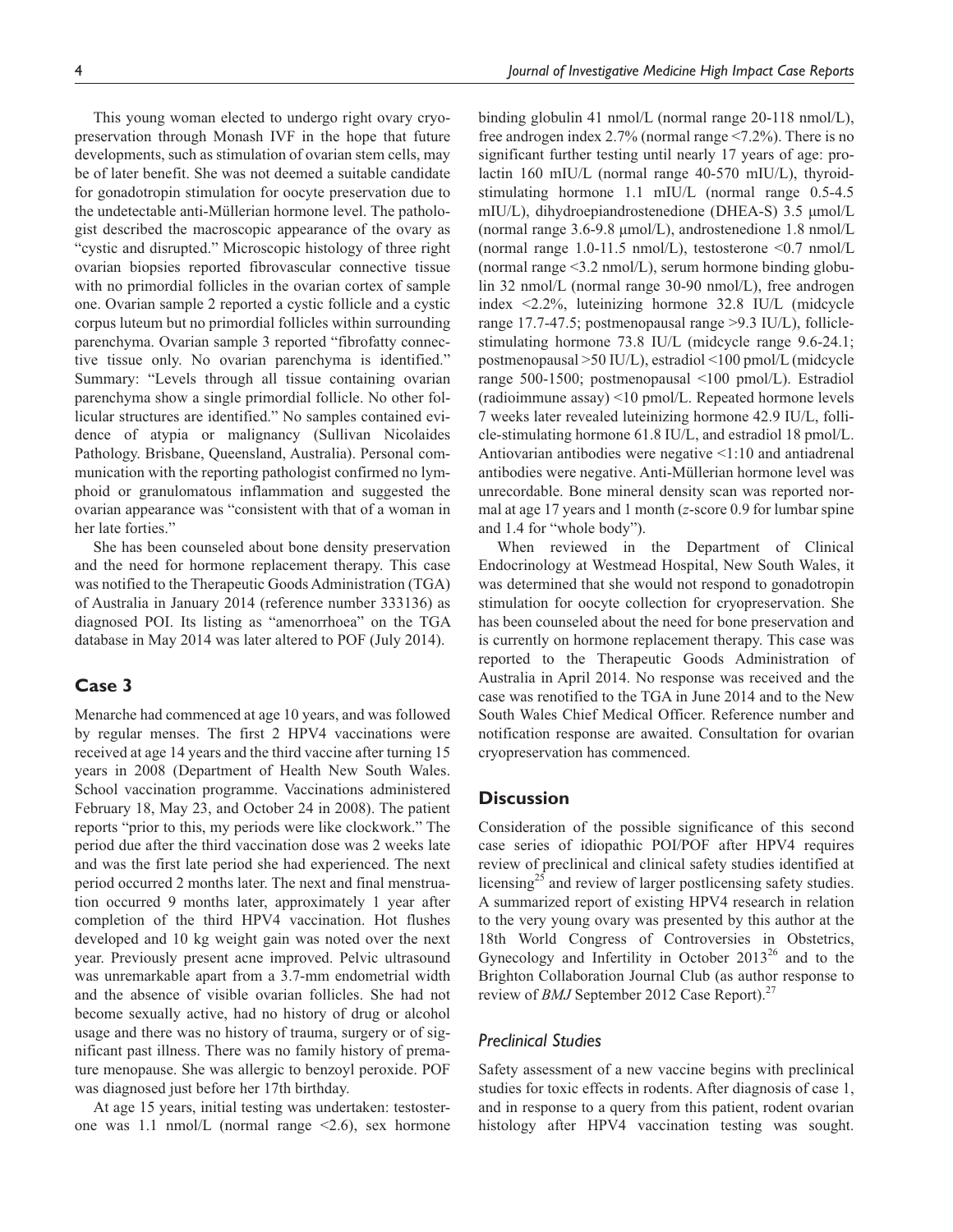No histology report of the vaccine-tested rodent ovary was available under Freedom of Information Request to the Therapeutic Goods Administration of Australia.<sup>28</sup> There is no cellular observation available on tested rodents' ovaries beyond a numbering of corpora lutea present on the ovary at caesarian section.<sup>29</sup> Five-week-old tested rats conceived only 1 litter before euthanasia.

It is unfortunate that available toxicology studies only provide histology of the male rodent reproductive system after HPV4 vaccine $30,31$  and not of the female rodent reproductive tract or ovaries. Vaccine-tested rat ovary histology reports would have been useful to consult to better understand any possible link between cases of teenage premature ovarian insufficiency and rat vaccine effects.

Published Sprague-Dawley rat testing for HPV4 vaccine fertility safety comprised 2 control groups and 2 vaccine groups.<sup>32</sup> Control group 1 was given a formulation of phosphate-buffered saline as placebo (the chemical formulation selected is not stated). Control group 2 consisted of the carrier solution components of Gardasil. It contained "aluminum (0.45 mg per mL), sodium chloride (18.7 mg/mL), sodium borate (70 mg/mL [sic]), L-histidine (1.55 mg/mL), and polysorbate 80 (100 µg/mL)." Vaccine group 1 consisted of rats only given the vaccine after their first mating and resultant conception. Vaccine group 2 rats received 2 vaccine doses 5 and 2 weeks prior to first mating/conception and at 6 days after conception and on lactation day 7.

Twenty-two rats within each of these 4 groups were assigned to caesarian section, and 22 from each group were assigned to give live birth before postweaning euthanasia. In the caesarian section data, $32,33$  the total number of corpora lutea present in the group of 22 rats not vaccinated before mating, of whom all 22 fell pregnant at mating, was 366. The total number of corpora lutea present in 22 rats who received the first and second vaccinations before mating, of whom 20 fell pregnant at mating, was 326. The ratio of corpora lutea per rat that did fall pregnant was  $16.30$  ( $\pm 2.5$  SD) for those receiving 2 vaccinations before mating, and for those not vaccinated prior to mating was  $16.63 \ (\pm 2.3 \text{ SD})$ . While these were only small differences of corpora lutea numbers, it is not known whether administration of the complete 3-dose vaccination course to test fertility may have shown a more significant disparity. The overall fecundity index of rats who received two thirds of the vaccination course prior to mating was 95%, the lowest of the 4 groups and very slightly lower than the fecundity index of 98% in rats who received no vaccination prior to mating. In controls 1 and 2, the fecundity index was 97% and 98%, respectively. In preclinical fertility studies submitted at licensing, no rats were tested with the complete vaccination course, with representative interval administration, prior to mating. The study concludes that vaccine rodent fertility testing conferred "a safety margin of 200-fold by body weight for adolescents." "Guidance for Industry" research guidelines state "where possible we recommend that you administer the maximum human dose (eg,

1 human dose = 1 rabbit dose) regardless of body weight."<sup>34</sup> The reason for omission of the third vaccination dose prior to measuring the rats' capacity to conceive is unclear.

The 200-fold safety prediction was derived from the 0.25 kg weight of a rat compared with the "average body weight of an adolescent girl (50 kg)." The HPV4 target girl group is aged from 9 years and administration in Australia is to girls aged 12 and 13 years under the National Immunization Programme. The 50th centile weight of 9-year-olds is 28 kg, of 12-year-olds is 42 kg, and of 13-year-olds is 46 kg.<sup>35</sup> Australian age-specific weights therefore also reduce modeled calculations of fertility safety.

Long-term fecundity studies of vaccinated female rodents' duration of reproductive lifespan, recorded numbers of litters and pup numbers in subsequent litters was also requested under the original freedom of information application but were unavailable.

## *Clinical Studies*

Research consideration of ongoing female fertility was similarly absent from phases II and III clinical safety studies. The capacity of safety studies to assess ovarian function, particularly of the target age group, was reduced by several factors. The phase II and phase III studies identified as safety studies at the time of licensing<sup>25</sup> by the Vaccine and Related Biological Products Advisory Committee (VRBPAC) to the Food and Drug Administration are study protocols V501 007,<sup>36</sup> 016,<sup>37</sup> 018,<sup>38</sup> and 013,<sup>39</sup> and 015,<sup>5</sup> respectively. Only protocols 016 and 018 studied safety in the young female vaccine target group. Mean ages in these groups were 12.6 and 11.9 years, respectively. It is not clear what proportion of these were postmenarche.

In protocol 016, 240 girls (aged 10-15 years) were left in the study at 12 months, comprising 47.4% of screened healthy participant younger girls. Immune response data were collected through month 7, and safety data through to month 12. More than 52% were lost from the 12-month safety follow-up instituted as a protocol amendment. Loss of the majority of participants to safety observation significantly compromised this trial as a safety study of younger adolescents forming the vaccine's target group. One girl in this study experienced vaginal hemorrhages meeting Serious Adverse Event Criteria<sup>40</sup> after second and third vaccinations. These were initially deemed vaccine related, but subsequently considered by gynecological review<sup>37</sup> to have been related to a preexisting condition not excluded at general health screening. Protocol 018 fully vaccinated 587 girls. A total of 52.3% of enrolled girls were aged 9 to 12 years. It is not clear what proportions of girls in these target group safety studies could potentially have reported menstrual cycle patterns or aberrations of patterns. Similarly, health interviews with the participants 18 months after the first vaccination may not have been able to determine menstrual abnormalities while cycles are commencing or establishing ovulatory patterns.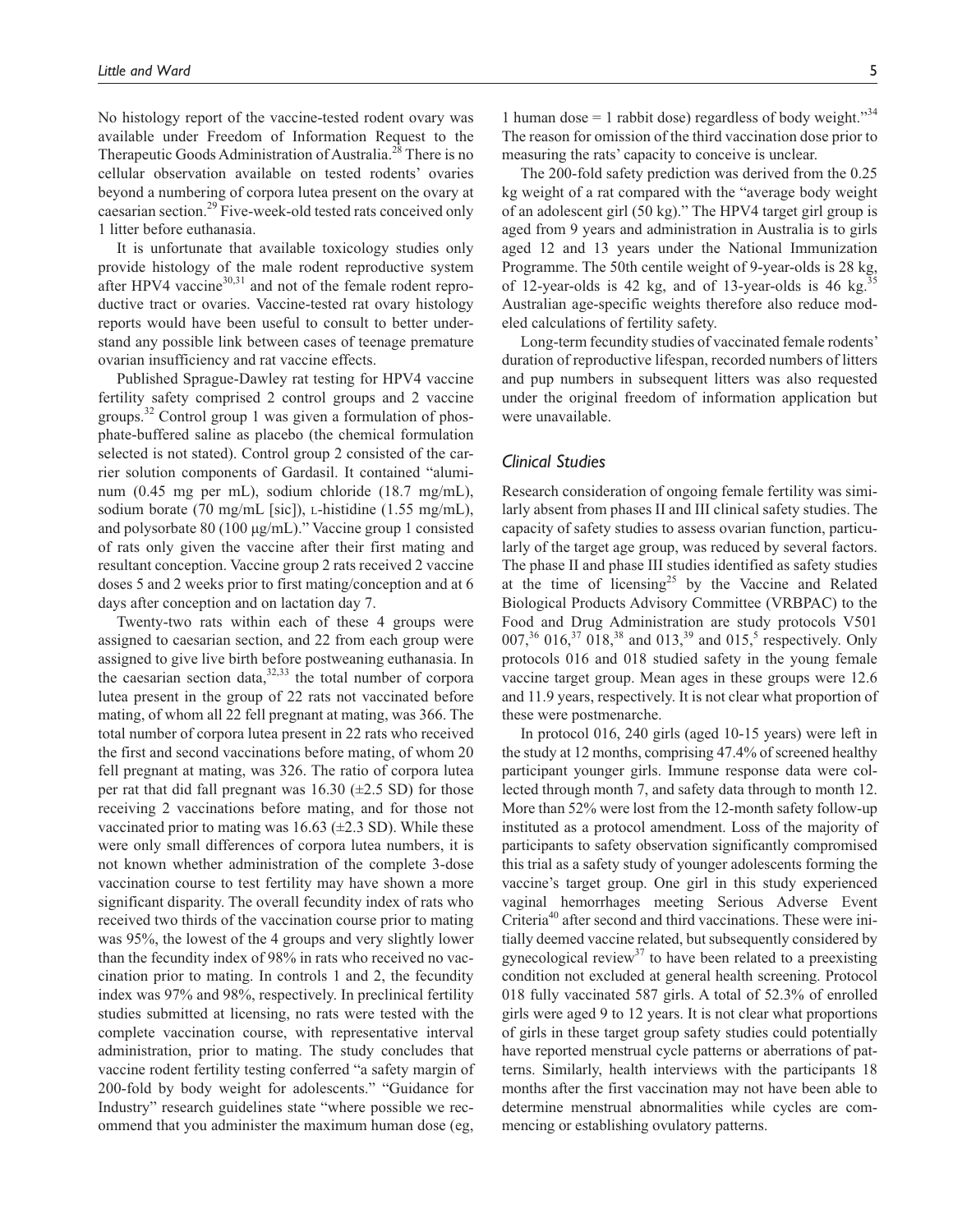Given the masking effects of hormonal contraception on ovarian function it is relevant that contraceptive hormone usage was reported at 58% to 60% of vaccine recipients in safety trials at baseline interview in phase III studies.<sup>41</sup> This rose to 68% to 83% of participants in the 2 substudies of protocol 013.<sup>42(p143)</sup> In all, 75% to 82% used hormonal contraception within 15 days of any vaccination in trial  $007, \frac{\bar{42(p216)}}{P}$  and more than two thirds recorded concomitant hormonal contraception usage within 14 days of any vaccination in protocol 015.<sup>42(p244)</sup> Phase III studies' participants, mostly 16 years and older, were required to use effective contraception for at least 7 months. A major review of the HPV4 vaccine safety profile reports: "new medical conditions were not considered adverse events if they occurred post month 7, or were not considered by the investigator to be vaccine related."<sup>43</sup>

The design of safety studies with use of a vaccine report card further restricted the recording and reporting of menstrual dysfunction. The largest safety study, phase III study protocol 015, enrolled older females predominantly aged 16 to 23 years (1 was 15 years old, 46 were older than 23 years) of whom 5916 completed the 3-dose HPV4 vaccination period and 5953 completed placebo dosages.<sup>42(p58)</sup> A subgroup selected from among these formed the Detailed Safety Cohort. It followed 448 recipients of at least 1 vaccination and 447 control recipients, asking them to record nonserious adverse events (NSAEs) for 2 weeks after each vaccination on a vaccine report card. Serious adverse events (SAEs) in the 2 weeks following each vaccination were also recorded.<sup>5</sup> Participants not included in the NSAE substudy were solicited only for SAEs occurring within 2 weeks after each vaccination.<sup> $42(p52)$ </sup> All SAEs that were considered to be potentially related to administration of the vaccine were to be reported throughout the study. However, menstrual cycle disruption, oligomenorrhea, and amenorrhea will not signal as SAEs by definition. SAEs are defined as life-threatening, resulting in death, permanent disability, congenital anomaly, hospitalization, prolongation of hospitalization, or necessitating medical or surgical intervention to prevent one of these outcomes.44 The use of a vaccine report card to record other adverse events occurring within 2 weeks of each vaccination has limited ability to detect diminishing menstrual cycles. This is a weakness in the safety design of clinical trials. It would not have detected the menstrual cycle decline evident in the cases of premature ovarian insufficiency presented in this series. Protocol 018 VRC prompted for additional information such as headaches, rashes, muscle/joint pain, and diarrhea that occurred within 14 days but not menstrual aberration.

When the Center for Biologics Evaluation and Research requested an analysis of autoimmune conditions over the entire safety database, the sponsor noted that "there were subjects with additional new medical conditions that were not reported in the Clinical Study Reports for 011 and 012 [within protocol 013]. These included two subjects with amenorrhea."42(p198)

Longer term follow-up beyond the vaccination interval was limited to SAEs. Protocol 015 mean follow-up was 3 years from first vaccination for SAEs. The second largest study, protocol 013, fully vaccinated 2582 women<sup>42(p136)</sup> and vaccine report cards recorded NSAEs for 2 weeks after each injection. Lack of long-term follow-up is identified as a limitation of this study.<sup>39,42</sup>(p136)</sup>

Underrepresentation of the vaccine's target age group, incomplete and short-term follow-up, definitional limitations, hormone usage, fortnight restrictions of vaccine report card documentation and the decision not to report new medical conditions as adverse events which occurred post month seven from first vaccination compromised safety studies' observation of ovarian health.

# *Vaccine Components Used as Safety Study Controls*

The choice of placebo affects the validity and quality of scientific information available from placebo-controlled studies. The control in any experiment should lack the factor being tested. The placebo that formed the control selected for phase III safety studies of Gardasil (older girls) was the aluminum adjuvant present in the vaccine solution, amorphous aluminum hydroxyphosphate sulfate. The selection of aluminum as a control in vaccine studies is at variance with the scientific principles of a control. The placebo in the only controlled study of very young girls was the remainder of the vaccine carrier solution: "The placebo used in this study contained identical components to those in the vaccine, with the exception of HPV L1 VLPs and aluminum adjuvant."<sup>38</sup> It contained 50 µg polysorbate 80 (polyoxyethylene sorbitan mono-oleate also known as Tween 80), 35 µg borax, 9.56 mg sodium chloride, and 0.78 mg L-histidine.

Safety studies identified at licensing did not compare HPV4 with normal saline controls. The second placebo contained several substances together with saline. The researchers' reference to the "carrier solution" placebo conflicts with the licensing review. The Center for Biologics Evaluation and Research states, "Protocol 018 provides saline placebo-controlled safety data for subjects 9 to 15 years. This is of particular interest because the other studies used alum placebo as a safety comparison."<sup>42(p330)</sup> Subsequent reviews of safety studies also claim a saline placebo was the comparator of younger girl safety studies and variously refer to this placebo control as "non-aluminum containing (saline) placebo"<sup>43</sup> and "saline" placebo."45 Gardasil Product Information itself refers to the control as a "saline placebo."<sup>46</sup> Published safety studies only compared HPV4 vaccine with its own components. This may be significant since injected substances in both placebo control arms have either a suggested association with autoimmune ovarian damage<sup>17</sup> or known direct ovarian toxicity.<sup>47</sup>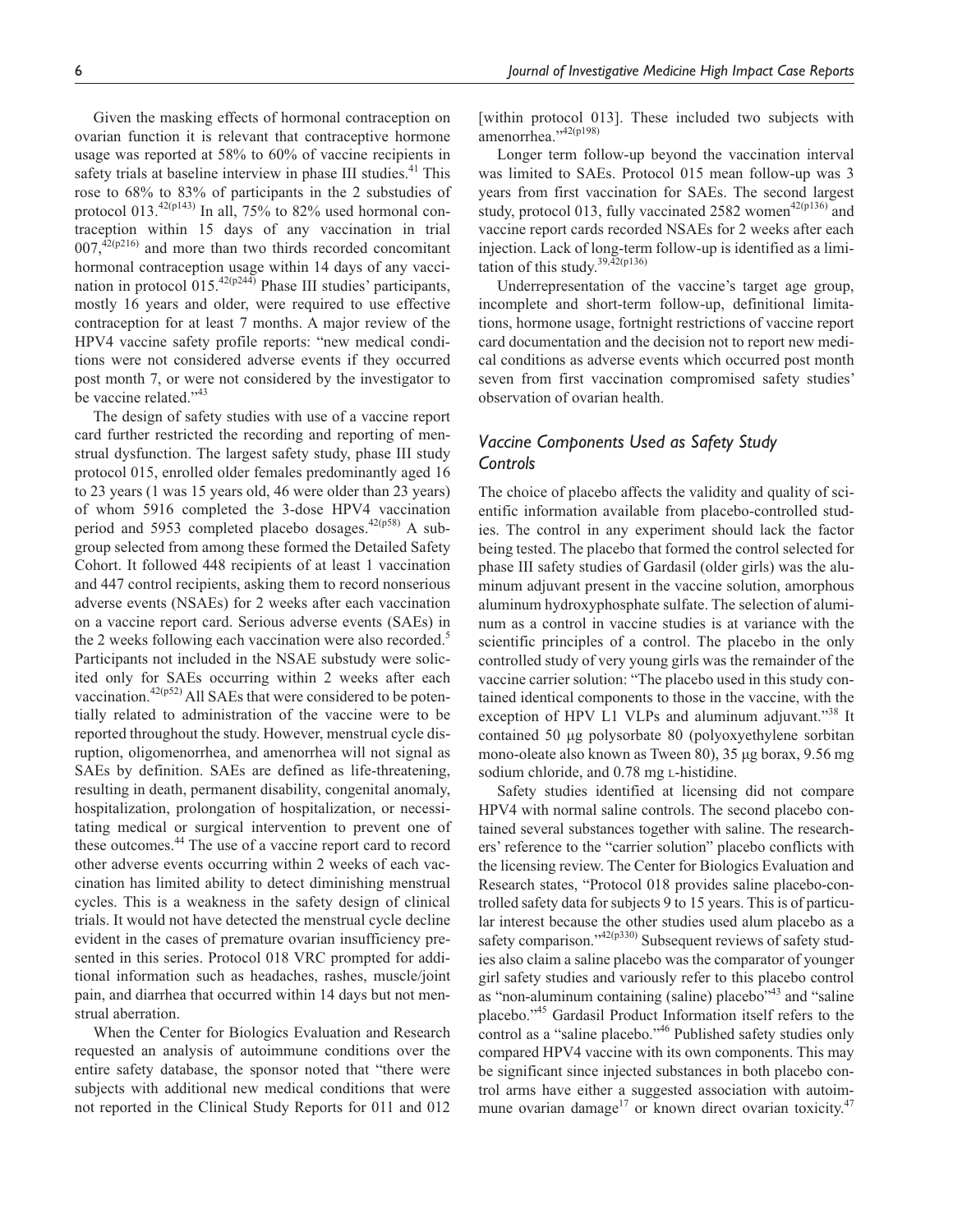Completed vaccine and placebo courses each administered 675 µg of aluminum to older girl safety study participants; or components including 150 µg polysorbate 80 to all 9- to 15-year-old safety study participants.

When polysorbate 80 ("Tween 80") was injected into newborn rats, it caused similar ovarian damage to injected diethylstilboestrol. Rat ovary effects occurred at all doses tested over a tenfold range. $47$  Since this study provides a relevant ovary histology report of a substance in HPV4 it bears detailed consideration. 1%, 5%, or 10% solutions of polysorbate 80 at 0.1 mL per rat were injected into rats at 4, 5, 6, and 7 days after birth. The oestrous cycle was examined at weeks 10, 14, and 18 of age. Findings were compared with control rats given no treatment; negative controls given water injections; and a "positive" control group given a formulation of 50 µg diethylstilboestrol. Rats injected with polysorbate 80 had an oestrous cycle ranging from 9 to 14 days, compared with 4.3 days average length throughout the test in untreated controls and 9.4 days in diethylstilboestrol injected rats. Postmortem conducted at 20 weeks of age on "Tween"/polysorbate 80 tested rats reported

- 1. All Tween-treated groups showed a statistically significant  $(P < .001)$  decrease in the relative weight of the ovaries in comparison with the untreated control. The relative weight (% of body weight) was slightly lower in the 1% Tween 80–treated groups than in the 10% Tween 80–treated groups.
- 2. In the group of 6 rats given the lowest dose of Tween 80 "in two rats the uterus was enlarged and had a marked vascular pattern."
- 3. The 5 rats given diethylstilboestrol showed "microscopically degenerated follicles in the ovaries with complete absence of corpora lutea. Findings in the ovaries similar to those in the positive control [diethylstilbestrol control] group were also observed in all of the groups given Tween 80."
- 4. Abnormal histological findings in the cells lining the uterus were observed in all 17 rats given Tween 80 and resembled the abnormal histology observed in diethylstilboestrol-treated rats, which had high cylindrical epithelial cells and some mitoses. The study concluded, "4-day administration of Tween 80 to female rats during the period crucial for the development and function of reproductive organs accelerates the maturation of these organs." As well as a prolonged oestrous cycle researchers also noted induction of persistent vaginal oestrous. This was slightly more marked in the 1% solution of Tween 80 than in the 5% or 10% solutions. Statistically significant increased weight of the adrenals ( $P \leq .05$ ) was also noted in the 1% polysorbate injected rats.

No dose response curve was identified. This chemical is present in orally ingested medicines and foods, but did not

affect rat reproduction when subject to digestive processes at up to 5% of their oral intake. It did decrease rat reproduction at 20% of their oral intake.<sup>48</sup> It is not known whether some protection may be conferred by digestive processes to smaller loads of polysorbate 80 that is not present in the parenteral route of administration to young female rats. This research highlights 4 issues. First, the scientific role of control groups and placebo selection. Second, a possible confounding effect of polysorbate 80 used as placebo in younger girls' HPV4 safety trials. A potential ovarian toxin in both control and vaccine arms could obscure the already limited ability to observe risk differences of adverse menstrual events. Third, the absence of crucial histological reporting of the rodent ovary after HPV4 vaccination containing 150 µg polysorbate 80. Fourth, whether clinical investigators of vaccine safety considered the potential ovarian effects of this vaccine component when determining a "likelihood" relationship between menstrual aberration and the study vaccine. Safety trial investigators determined the relationship of both Vaccine report card documented adverse events and new medical conditions before month 7 to vaccination, based on criteria of "likely cause," exposure, time course, and rechallenge. Licensing bodies asserting "no biological plausibility"<sup>49,50</sup> of ovary effects arising from vaccine constituents accept a null hypothesis at odds with existing research. This may also reflect research investigator considerations of "likelihood."

Histologically evident toxic ovarian effects of polysorbate 80 evidenced 5 months after serial injections into very young rats have not been compared with the histological effect of the HPV4 vaccine course containing 150-µg dosage. The relevance of polysorbate 80 ovarian damage to the cases presented here is unresearched and unknown and assurances of "no biologically plausible" link between HPV4 vaccine and ovarian effects cannot be given.

The role of the aluminum adjuvant as a safety study placebo also requires consideration. The development of an "autoimmune/inflammatory syndrome induced by adjuvants" (ASIA) has been postulated by some immunologists to be implicated in the development of premature ovarian failure.<sup>17</sup> The 3 young women in the previous published case series of POF following HPV4 had associated symptomatology which fulfilled criteria for this syndrome. These criteria include clinical signs (such as neurological, sleep, or cognitive disturbances, myalgia, arthralgia, fatigue, and fever) with a major feature of prior exposure to external stimuli such as infection, vaccine or vaccine adjuvants, and possible other autoimmune phenomena.<sup>51</sup> Existence of this syndrome is under dispute, but proponents suggest autoimmunity may be induced in this context in genetically predisposed individuals. Antiovarian antibodies were found in the 15-yearold girl diagnosed with POF in that series. A possible autoimmune implication of injected aluminum reinforces the scientific principle that placebos should not contain the factor being tested. Respect owed to this principle is further endorsed by findings that "the structure of the ovary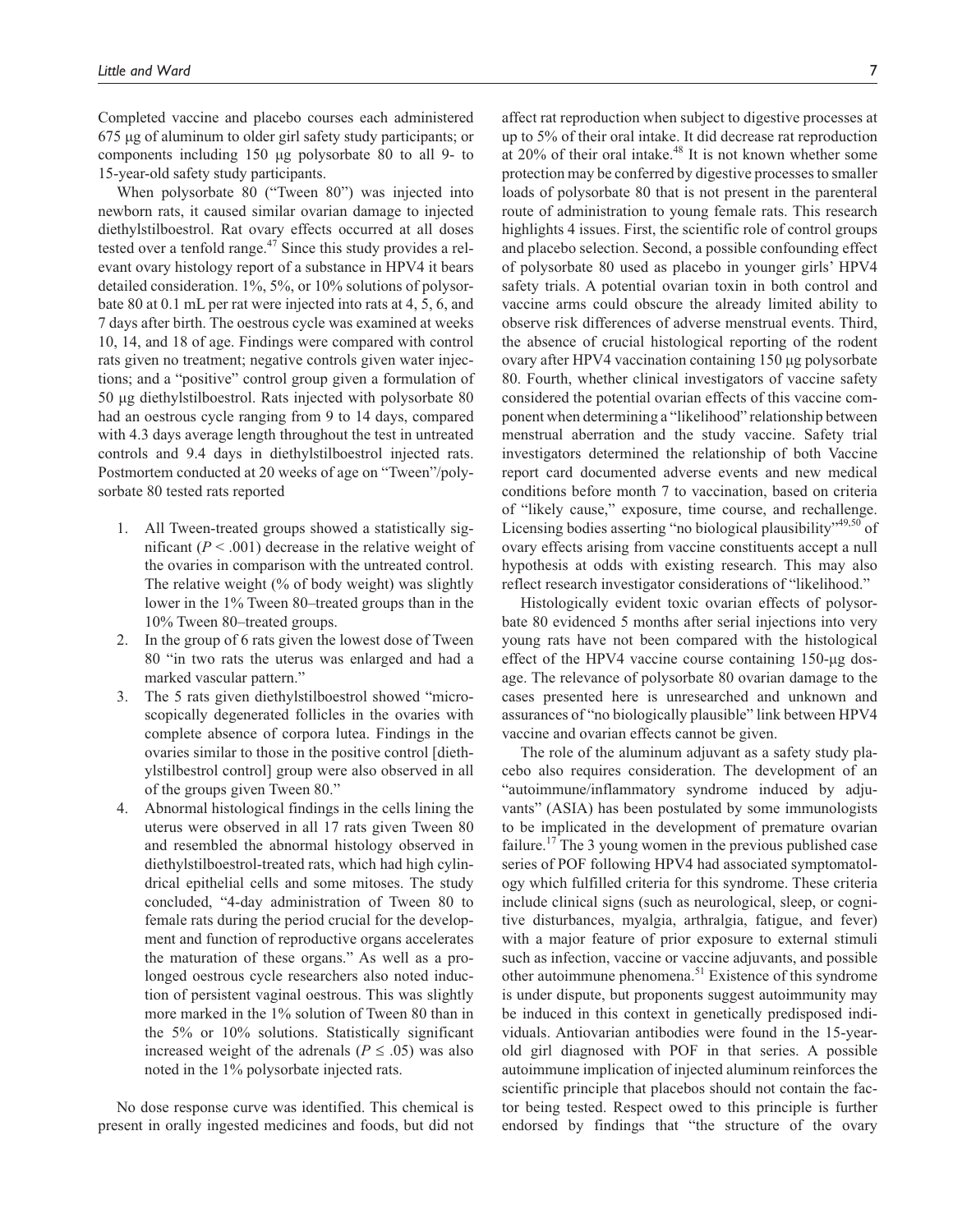was disrupted" in rats exposed to subchronic ingestion of aluminum chloride.<sup>52</sup> Other associations with this aluminum salt included reduced levels of alkaline phosphatase, acid phosphates, and ATPase and lowered protein expression of follicle-stimulating hormone receptor and luteinizing hormone receptor. The selection of aluminum as the safety comparator may have confused safety trial outcomes. Its use as a placebo is therefore questionable.

#### *Postlicensing studies*

Two large safety studies, sentinel cohort follow-up, reviews of existing research, and vaccine adverse event reporting systems have reported on postmarketing vaccine safety.

The first of the 2 largest post marketing studies sought to evaluate vaccine safety "during the course of routine clinical care" by reviewing presentations at emergency departments and hospitalizations from within a cohort of 189 629 vaccinees.<sup>53</sup> This group included 44 000 females who had completed 3 vaccinations. Eleven- to 12-year-olds comprised 4.3% of the total vaccine group. Emergency department visits are not the consultation context for seeking medical management of altered menstrual cycles, oligomenorrhea, or amenorrhea. These conditions rarely require hospitalization. This study had no capacity to evaluate ongoing ovarian health or safety. Further analysis of these emergency department presentations/hospitaliza-tions to review the risk of 16 autoimmune conditions did not include ovarian dysfunction or failure.

The largest and most recent published cohort study from Denmark and Sweden of 997 585 girls measured incident hospital diagnosed autoimmune, neurological, and thromboembolic events.<sup>54</sup> Menstrual cycle aberrations indicative of ovarian malfunction were not included and, again, do not usually present to emergency and hospital settings. This study of approximately 1 million girls sheds no light on reproductive function or egg-bearing capacity.

The sentinel study of 577 girls from protocol V501 018 was to provide the first long-term data of vaccinated adolescents. It assessed safety by monitoring for serious adverse experiences and pregnancy outcomes.<sup>45,55</sup> The Nordic extension of the long-term follow-up of protocol V501 015 $45$ addressed the hypothesis that Gardasil will remain effective for 14 years after vaccination. This long-term follow-up study will connect with National Hospital Registers in participating countries and cancer registries searching for adverse events such as deaths, hospitalizations, cancers and other safety outcomes. It has the capacity to search healthrelated registries to find "safety events of interest," comparing adverse event rates to those in the age-matched general population. Ovarian function is not recorded in its research focus. Furthermore, data search of ovarian insufficiency if undertaken may be impeded by evidenced delays to diagnosis within 5 years, $12$  OCP usage and lack of incidence statistics in an age-matched population.

Postlicensure monitoring is relied on to detect rarer adverse events. The Vaccine Safety Datalink<sup>56</sup> has reviewed associations between HPV4 vaccination and outcomes prespecified as Guillan-Barre, stroke, venous thromboembolism, appendicitis, seizures, syncope, allergic reactions, and anaphylaxis. Ovarian dysfunction was not studied and rare events need background incidence rates for comparison. Monitored outcomes were those with relatively acute onset, which could "represent a biologically plausible association with vaccination." Rapid cycle analysis of vaccine safety datalink information requires comparison between vaccinated and unvaccinated groups.57 The Clinical Immunization Safety Assessment Network reviews SAEs reported to the Vaccine Adverse Event Reporting System (VAERS) following immunization and have therefore reported on deaths, venous thromboembolism, neurological, and allergic outcomes.

The VAERS<sup>58</sup> accessed August 2013 noted 104 cases of amenorrhea following HPV4. Less than 9% had a reported return of menses. Only 1 girl out of 105 amenorrhea notifications had a follicle-stimulating hormone level recorded. This was "elevated at 72" (no units given). No notifications had an anti-Müllerian hormone level reported. A comparison of adverse events following immunization reported to VAERS with adverse events following immunization reported to the World Health Organization "Vigibase" reveals similar proportions of notifications.<sup>59</sup> As with all passive reporting systems, reliance is placed on voluntary reporting accessing the reporting process. These reports often derive from a population of unknown size. It is not possible, therefore, to determine the incidence of these events or to assess causality. The chief function of adverse event reports and of case reporting is to generate hypotheses for further study.

# **Considerations**

The great quantity of research concerning HPV4 vaccine does not necessarily establish a comprehensive, qualitative safety assurance. The administration of vaccines to all well prepubertal and peripubertal young persons necessitates a consideration of reproductive health that has not been met in the context of ovarian health. Selection of large numbers of participants may not produce the best data if the vaccine target group is underrepresented, or if research for adverse events is focused on hospitalizations and emergency settings rather than routine primary care settings—the context for many disease category presentations. Regardless of vast data, pre- and postlicensing studies have not assessed ovarian safety. Neither vaccine target age group study considered the proportion of girls postmenarche. Research reviews have not always analyzed safety study design quality. An Australian review of this vaccine's safety research spoke of "impressive clinical trial results" conducted before licensing.<sup>60</sup> However, younger person safety studies comprised 2 phase II studies of which only 1 had a "control" group, with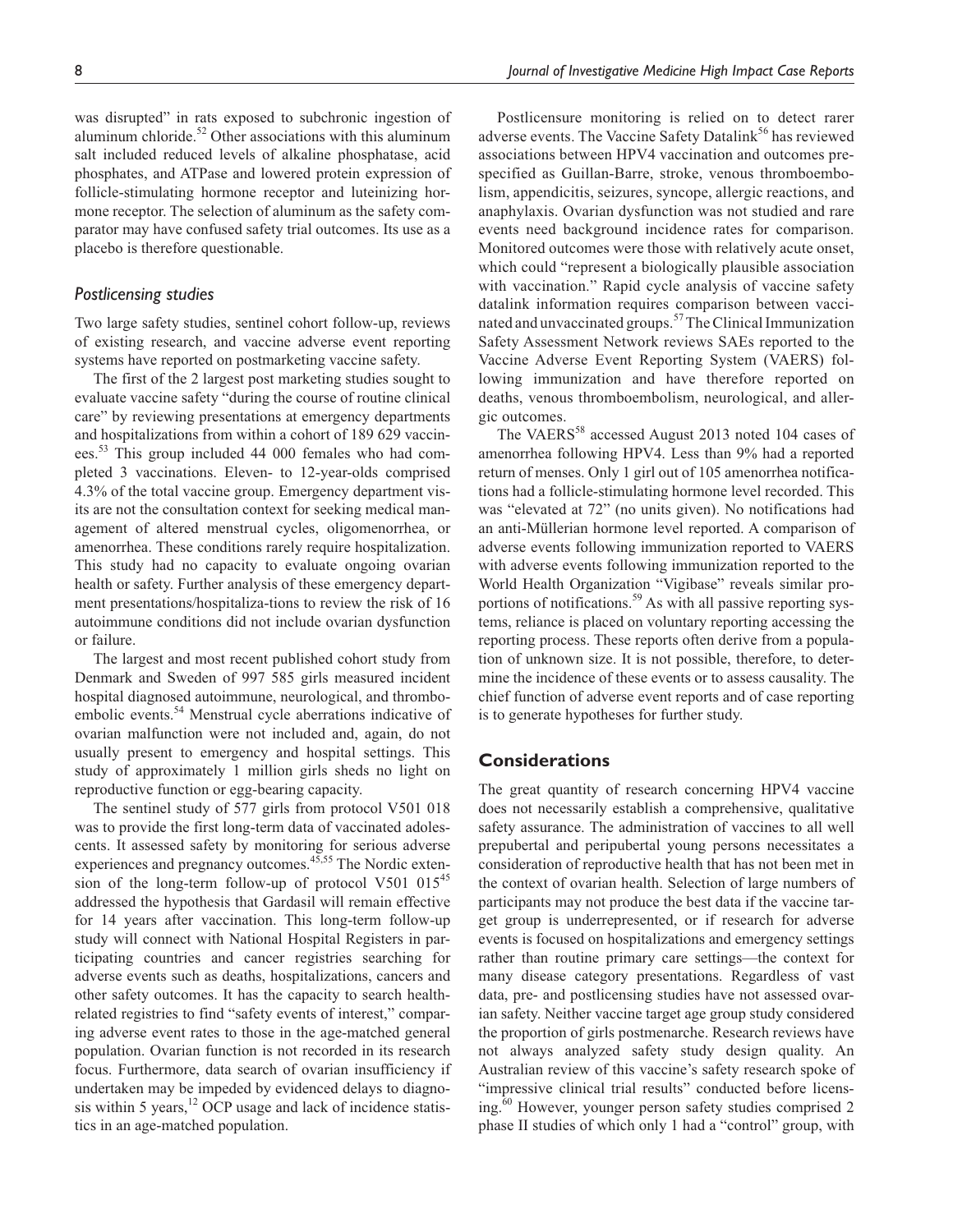very small numbers of young females receiving all 3 vaccinations. One of these 2 studies had lost more than half to 12 month follow-up even though these 10- to 15-year-olds were to be followed for 1 year after first vaccination for safety related data.<sup>37</sup> Only 40.4% of boys studied, 205 in total, completed 12-month safety follow-up in this designated safety study in which one 15-year-old boy died suddenly 27 days after his second vaccination. $37$  With no clinical findings at autopsy, the investigator determined his death was unrelated to the study vaccine "because of the lack of any plausible or temporal relationship."

Other considerations await research. The relevance of claimed detection of HPV L1 gene DNA sequences in Gardasil vials in separate studies is unknown.<sup>61,62</sup> A recent report states "preliminary data showed the presence of contaminating HPV L1 DNA in all tested different batches of Gardasil® Vaccine from France. Our observations confirm independently and extend the previous observations by Lee SH." Researchers concluded "the persistence in muscle tissue of residual HPV DNA fragments is uncertain after intramuscular injection and requires further investigation for vaccine safety."

The occurrence of increased adverse vaccine events in girls who had not previously been exposed to the HPV vaccine viral types before vaccination also has unknown relevance. Food and Drug Administration summary of safety trials reported most adverse events occurring in girls naïve to the injected vaccine HPV types prior to vaccination.<sup>42(p288, p432)</sup> Those who were polymerase chain reaction (PCR) negative and seronegative to all 4 vaccine HPV types at baseline reported the highest incidence of systemic adverse events, the highest proportion of "moderate to severe" systemic adverse events and the highest incidence of headache after Gardasil when compared with groups who evidenced prior HPV type exposure at baseline. The difference in adverse event recording between those naïve to the HPV 6, 11, 16, 18 types and those who had been previously exposed was most marked in the "Detailed Safety Cohort" of protocol 015 (United States). $42(p93)$  In all, 63.8% of previously unexposed (seronegative/PCR negative) vaccine recipients recorded clinical adverse events after any injection. This compared with 51.5% of previously exposed (seropositive or PCR positive) recipients. The disparity within control groups was less marked. The Detailed Safety Cohort analysis records adverse clinical events in 60.4% of HPV naïve recipients of the aluminum control compared with 56.1% of HPV-exposed recipients. In the vaccine cohort, the disparity between the rates of clinical adverse events recorded in those who were naïve to HPV types 6, 11, 16, 18 prior to vaccination and those who were not naïve increased with each successive dose. The greatest difference was observed after dose 3, when 27.9% of naïve recipients had clinical adverse events recorded, compared with 16.8% of those who evidenced previous exposure to HPV types 6, 11, 16 and 18. Where only one HPV type was present in the tested vaccine, phase II study 005 of HPV

16 L1 VLP, there were no increased clinical adverse events in the sexually naïve. None of the 3 girls in the case series discussed was sexually active. The relevance of this status is not known. Since the preferred target group of the HPV4 vaccination program is virgins, and this group is less represented in safety studies, further clarification is appropriate.

These cases presented to a part-time general practitioner in a 5-doctor general practice. Cases 1 and 2 lived in different towns 40 km apart. Case 3 had been diagnosed elsewhere but her case had not been notified to the TGA. Her presentation, while holidaying, was stimulated by her awareness of case 1 in medical literature and by identification of the township of the author. The third case had passed unnoticed in the context of preceding HPV vaccination. The number of girls in the population who may have a similar unnotified diagnosis is not knowable. The pattern of ovarian demise here is not clear, but a gradual process is apparent. Lack of diagnosis in cases 1 and 2 prompted investigation in preference to further issuing of oral contraceptive prescriptions. OCP prescribing would delay appropriate diagnosis and management as well as notification of a possible adverse event. Therapeutic management was commenced with a more appropriate level of hormone replacement, attention to calcium, vitamin D, exercise, bone mineral density, and subsequent monitoring for autoimmune conditions that may be associated. Psychological health will also be monitored given the physiological and emotional effects of this diagnosis. Depressive symptoms were not found in these patients. Anxiety symptoms have been found in premature ovarian failure and psychosocial stress has scored higher during the year before cessation of menses.<sup>63</sup>

Diagnosis of idiopathic POI in mid-adolescence raises questions around future childbearing. Because of unrecordable anti-Müllerian hormone levels, 2 of these cases were not considered suitable for oocyte collection and cryopreservation. Recent studies of mouse oogonial stem cells have suggested the possibility of in vitro propagation and of future egg generation in vivo. Ovary tissue cryopreservation is being considered for future assistance in fertility preservation.<sup>64</sup>

# **Future Research**

Further research would consider a delayed onset of ovarian decline as suggested in this case series. The starting point of these girls' anti-Müllerian hormone levels is not known, but the decline in case 2 from 1.5 to  $\leq$  1 in 6 months may reflect the gradual decline that has possibly taken 5 years to complete. Anti-Müllerian hormone levels are a biomarker of ovarian reserve, with 1 study suggesting peak levels at 15.8 years and a decline commencing after age 25 years.<sup>65</sup> Their measurement may have a role to play in researching and monitoring ovarian demise and toxicity, since anti-Müllerian hormone levels strongly correlate with the existing antral follicle count and are therefore a quantitative measure of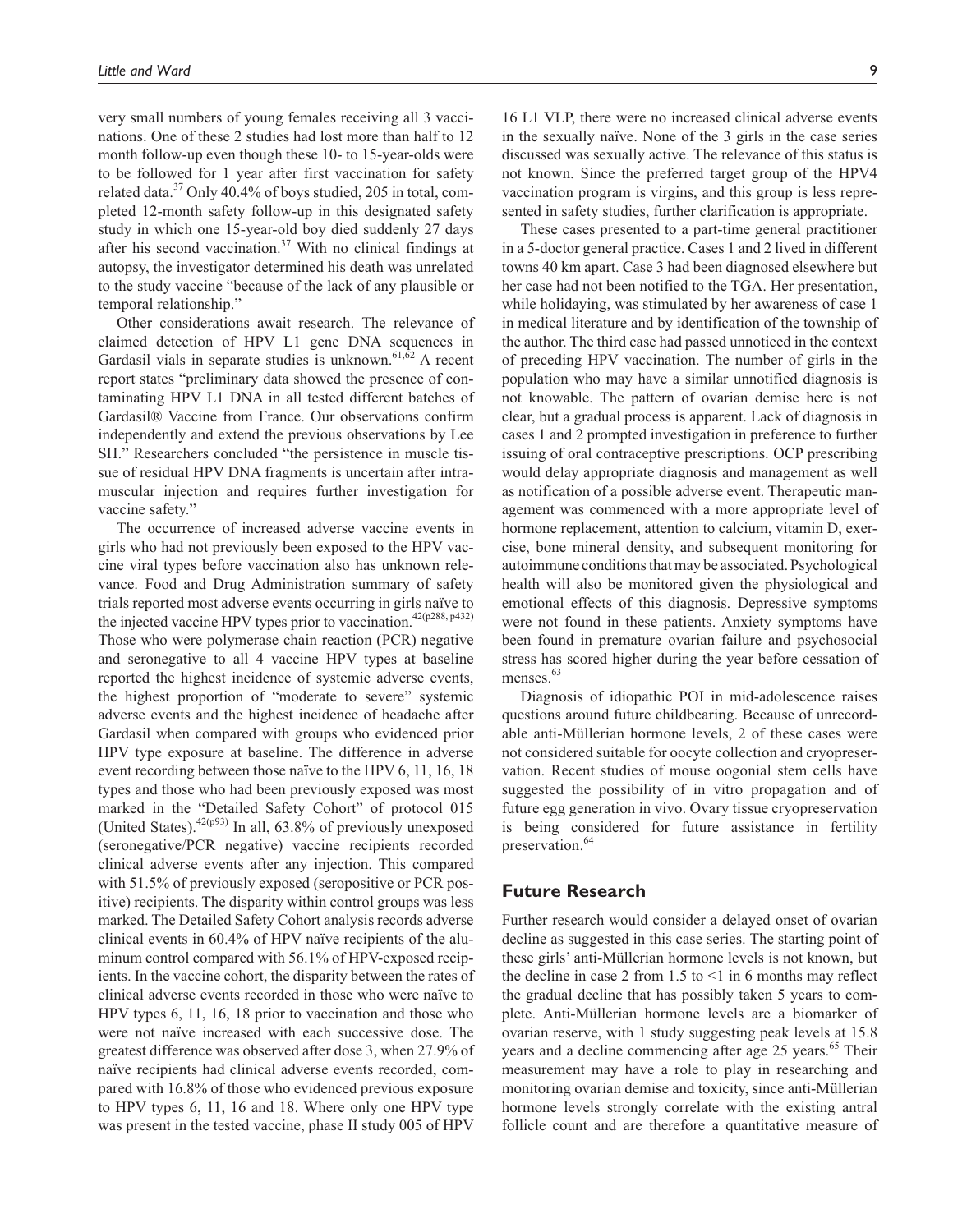ovarian reserve.66 Rodent ovarian histology—similar to the manufacturer's rodent testis histology report postvaccination—is also required. The delayed onset evidenced by this case series could also inform belated rodent ovary and fecundity studies to observe rodent ovaries and reproductive capacity at intervals after completed vaccination through their reproductive life span. Rodent fertility studies did not evaluate the standard vaccine course prior to conception, or the cumulative effect over time of 3 serial vaccinations, or the possibility of a delayed effect on reproductive capacity. Further research is needed to determine whether fecundity and fertility indices in rats are affected by the completed dosages administered to young teens as per industry guidelines.

Cohort studies of menstrual patterns in vaccinated and unvaccinated individuals are also required with timed anti-Müllerian hormone sampling. All such research should be wholly independent of commercial interests and manufacturer.

## **Conclusion**

It is not known whether idiopathic POI developing progressively in young teens following HPV4 is related to this vaccination. Case reports do not and cannot establish causation. It is known that safety research before and after licensing has inadequate capacity to determine ovarian safety. Small numbers of young persons represented in research, hormonal usage in older females' studies, vaccine report card limitations, omission of a true placebo, inconsistent rodent toxicity studies, limitations of SAEs recording, subjective investigator decisions of likelihood and failure to record new conditions arising after month 7 as vaccine-related have weakened safety research. Diagnosis of premature ovarian insufficiency and failure is delayed in the general population and notified teenage amenorrhea is similarly underinvestigated in VAERS documentation. This primary care issue reduces the effectiveness of postmarketing surveillance. POF/POI notifications would be further compromised by OCP treatment of uninvestigated amenorrhea and hormonal contraception levels in the general population. Analysis of adverse event reporting is impeded by lack of background agespecific teen incidence figures. Long-term follow-up data after HPV vaccination has not surveyed ovarian function, recorded, measured, or analyzed symptoms or signs of dysfunction. Disparagement of adverse event reporting by licensing bodies' instruction to health providers that "there is no biologically plausible way in which HPV vaccine could cause infertility" lacks science and compromises safety monitoring by undermining "reporting efficiency"<sup>67</sup> safety signaling and informed consent. Public reassurance that "studies have not found ovarian failure to be associated with HPV vaccination"<sup>68</sup> in the absence of sound research may be harmful to vaccine confidence. Edward Jenner, considered the father of vaccines, was known to say "let's not speculate, let's do the experiment." Further studies are required to make

any claims of ovary complications. Principles of informed consent, population health, and vaccine confidence require careful, rigorous and independent research to establish ovarian safety following HPV vaccination.

#### **Acknowledgments**

The authors gratefully acknowledge Helen Wyborn, Dr Don Radford, Michael Driscoll, Sally Toms, Kathleen O'Malley, Harriet Radford, Sandra Kremor, Janice Knopke, and the young woman of case 1 who asked if her condition could be related to GARDASIL.

#### **Declaration of Conflicting Interests**

The author(s) declared no potential conflicts of interest with respect to the research, authorship, and/or publication of this article.

#### **Funding**

The author(s) received no financial support for the research, authorship, and/or publication of this article.

#### **References**

- 1. Baker VL. Primary ovarian insufficiency in the adolescent. *Curr Opin Obstet Gynecol*. 2013;25:375-381.
- 2. Nelson LM. Primary ovarian insufficiency. *N Engl J Med*. 2009;360:606-614.
- 3. Vujovic S. Aetiology of premature ovarian failure. *Menopause Int*. 2009;15:72-75.
- 4. Coulam CB, Adamson SC, Annegers JF. Incidence of premature ovarian failure. *Obstet Gynecol*. 1986;67:604-606.
- 5. Future II Study Group. Quadrivalent vaccine against human papillomavirus to prevent high-grade cervical lesions. *N Engl J Med*. 2007;356:1915-1927.
- 6. Cancer in Australia 2000. AIHW Cat. No. CAN 18 (Cancer Series Number 23). Canberra, Australia: AIHW; 2003.
- 7. Cervical Screening in Australia 2000-2001 and 1999-2000, AIHW Cat. No. 19 (Cancer Series Number 24). Canberra, Australia: AIHW; 2003.
- 8. National Health and Medical Research Council. *Screening to Prevent Cervical Cancer: Guidelines for the Management of Asymptomatic Women With Screen-Detected Abnormalities*. Canberra: Australian Government National Health and Medical Research Council; 2005.
- 9. Mitchell HS. How much cervical cancer is being prevented? *Med J Aust*. 2003;178:298.
- 10. Australian Cancer Incidence and Mortality (ACIM) Books. Cervical Cancer for Australia. 2013. [http://www.aihw.gov.au/](http://www.aihw.gov.au/acim-books/) [acim-books/.](http://www.aihw.gov.au/acim-books/) Accessed October 6, 2014.
- 11. Cancer survival and prevalence in Australia: period estimates from 1982 to 2010, AIHW Cat. No. CAN 65 (Cancer Series Number 69). Canberra, Australia: AIHW; 2012.
- 12. Alzubaidi NH, Chapin HL, Vanderhoof VH. Meeting the needs of young women with secondary amenorrhea and spontaneous premature ovarian failure. *Obstet Gynecol*. 2002;99(5 pt 1): 720-725.
- 13. Munster K, Helm P, Schmidt L. Secondary amenorrhoea: prevalence and medical contact—a cross-sectional study from a Danish county. *Br J Obstet Gynecol*. 1992;99:430-433.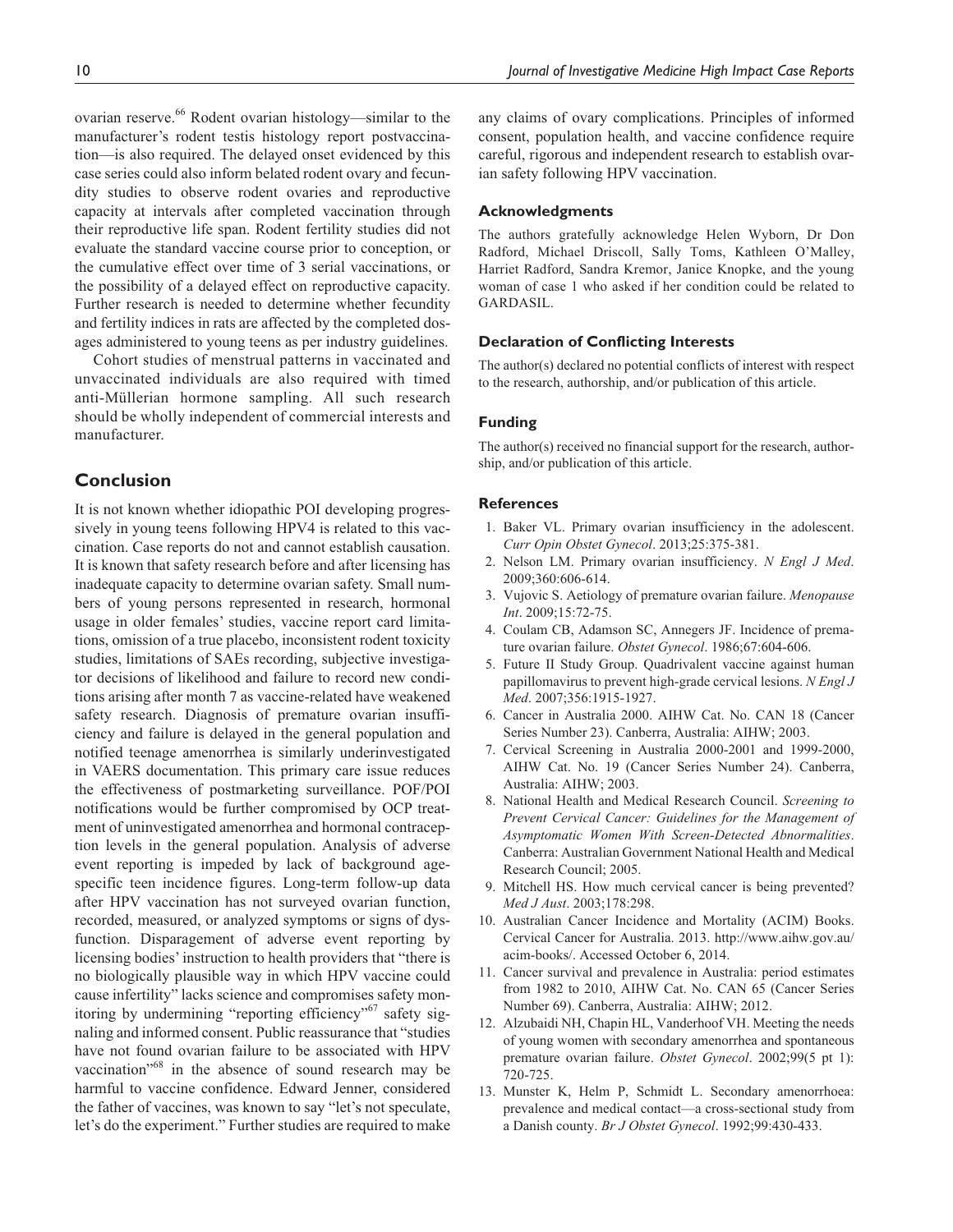- 14. Bachmann G, Kemmann E. Prevalence of oligomenorrea and amenorrea in a college population. *Am J Obstet Gynecol*. 1982;144:98-102.
- 15. Petterson F, Fries H, Nillius SJ. Epidemiology of secondary amenorrhea. I. Incidence and prevalence rates. *Am J Obstet Gynecol*. 1973;117:80-86.
- 16. HPV (GARDASIL) Adverse Event Report #342035. Notified March 18, 2009.
- 17. Colofrancesco S, Perricone C, Tomljenovic L, Shoenfeld Y. Human papilloma virus vaccine and primary ovarian failure: another facet of the autoimmune/inflammatory syndrome induced by adjuvants. *Am J Reprod Immunol*. 2013;70:309- 316.
- 18. Baggs J, Gee G, Lewis E, Fowler G, Benson P. The vaccine safety datalink: a model for monitoring vaccine immunization safety. *Pediatrics*. 2011;127(suppl 1):545-553.
- 19. Rahman I, Åkesson A, Wolk A. Relationship between age at natural menopause and risk of heart failure [published online May 12, 2014]. *Menopause*. doi:10.1097/GME.000000000- 0000261.
- 20. Nicodemus K, Folsom A, Anderson K. Menstrual history and risk of hip fractures in postmenopausal women: the Iowa Women's Health Study. *Am J Epidemiol*. 2001;153:251-255.
- 21. Alpler MM, Garner PR. Premature ovarian failure: its relationship to autoimmune disease. *Obstet Gynecol*. 1996;66:27-30.
- 22. Kalantaridou SN, Davies SR, Nelson LM. Premature ovarian failure. *Endocrinol Metab Clin North Am*. 1998;27:989-1006.
- 23. NIH Consensus Development Panel. Osteoporosis prevention, diagnosis and therapy. *JAMA*. 2001;285:785-795.
- 24. Little DT, Ward HR. Premature ovarian failure 3 years after menarche in a 16-year-old girl following human papillomavirus vaccination. *BMJ Case Rep*. 2012. doi:10.1136/bcr-2012- 006879.
- 25. Background document GARDASIL™ Human Papillomavirus Quadrivalent Vaccine VRBPAC Meeting, May 2006.
- 26. Little DT. Human papillomavirus vaccine and the ovary: the need for research. Paper presented at: Proceedings of the 18th World Congress on Controversies in Obstetrics, Gynecology and Infertility; October 24-27, 2013; Vienna, Austria.
- 27. Little DT. Response to the 4th Brighton Collaboration Journal Club. *Vaccine Saf Q*. 2014(2). [http://u.b5z.net/i/](http://u.b5z.net/i/u/16000121/f/Author_Little_DT_Response_to_4th_Brighton_Collaboration_Journal_Club.pdf) [u/16000121/f/Author\\_Little\\_DT\\_Response\\_to\\_4th\\_Brighton\\_](http://u.b5z.net/i/u/16000121/f/Author_Little_DT_Response_to_4th_Brighton_Collaboration_Journal_Club.pdf) [Collaboration\\_Journal\\_Club.pdf.](http://u.b5z.net/i/u/16000121/f/Author_Little_DT_Response_to_4th_Brighton_Collaboration_Journal_Club.pdf) Accessed October 6, 2014.
- 28. FOI Request 001-1112 in relation to GARDASIL testing and complied with in the public interest Sept 2011. Application not displayed on TGA FOI website listing due to "commercially sensitive nature". 2011.
- 29. Extract study no. TT#03-703-0 (CTD Module 4, volumes1-3) Study summary for non-clinical study report "Intramuscular developmental toxicity and immunogenicity study in rats with post-weaning evaluation". Whitehouse Station, NJ: Merck & Co; 2005.
- 30. Wise LD, Pauley CJ, Bindhu M, Wolf JJ. Lack of effects on male fertility from a quadrivalent HPV vaccine in Sprague-Dawley rats. *Birth Defects Res B Dev Reprod Toxicol*. 2010;89:376-381.
- 31. TGA Australian Public Assessment Report for Human Papillomavirus Quadrivalent Vaccine. February 2011. [http://](http://www.tga.gov.au/pdf/auspar/auspar-gardasil.pdf) [www.tga.gov.au/pdf/auspar/auspar-gardasil.pdf](http://www.tga.gov.au/pdf/auspar/auspar-gardasil.pdf). Accessed October 6, 2014.
- 32. Wise LD, Wolf JJ, Kaplanski CV, Pauley CJ, Ledwith BJ. Lack of effects on fertility and developmental toxicity of a quadrivalent HPV vaccine in Sprague-Dawley rats. *Birth Defects Res B Dev Reprod Toxicol*. 2008;83:561-572.
- 33. Intramuscular developmental toxicity and immunogenicity study in rats with postweaning evaluation. Extract Study no. TT#03-703-0 (CTD Module 4, volumes 1-3). Table A-6.
- 34. US Department of Health and Human Services. *Guidance for Industry: Considerations for Developmental Toxicity Studies for Prevention and Therapeutic Vaccines for Infectious Disease Indications*. Rockville, MD: Center for Biologics Evaluation and Research; 2006.
- 35. Oates K, Currow K, Hu W. *Child Health: A Practice Manual for General Practice*. Sydney, New South Wales, Australia: Maclennan + Petty; 2001.
- 36. Villa LL, Costa RL, Petta CA. Prophylactic quadrivalent human papillomavirus (types 6, 11, 16 and 18) L1 virus-like particle vaccine in young women: a randomized double-blind placebo-controlled multicentre phase II efficacy trial. *Lancet Oncol*. 2005;6:271-278.
- 37. Block S, Nolan T, Sattler C, et al. Comparison of the immunogenicity and reactogenicity of a quadrivalent human papillomavirus (types 6, 11, 16 and 18) virus-like particle vaccine in male and female adolescents and young adult women. *Pediatrics*. 2006;118:2135-2145.
- 38. Reisinger KS, Block SL, Lazcano-Ponce E, et al. Safety and persistent immunogenicity of quadrivalent human papillomavirus Types 6, 11, 16 and 18 L1 virus-like particle vaccine in preadolescents and adolescents. *Pediatr Infect Dis J*. 2007;26:201-209.
- 39. Garland SM, Hernandez-Avila M, Wheeler CM, et al. Quadrivalent vaccine against human papillomavirus to prevent anogenital diseases. *N Engl J Med*. 2007;356:1928-1943.
- 40. Serious Adverse Events as defined by Code of Federal Regulations USA CF600.80 Postmarketing reporting of adverse experiences (hospitalization, life-threatening illness, disability, death, illness requiring surgical/medical intervention).
- 41. Lu B, Kumar A, Castellsagué X, Giuliano AR. Efficacy and safety of prophylactic vaccines against cervical HPV infection and diseases among women: a systematic review and metaanalysis. *BMC Infect Dis*. 2011;11:13.
- 42. Miller NB. *Clinical Review of Biologics License Application for Human Papillomavirus 6, 11, 16, 18 L1 Virus Like Particle Vaccine (S. cerevisiae)* (STN 125126 Gardasil). Rockville, MD: Center for Biologics Evaluation and Research Food and Drug Administration; 2006.
- 43. Block S, Brown D, Chatterjee A, et al. Clinical trial and post licensure safety profile of a prophylactic human papillomavirus (types 6, 11, 16 and 18) L1 virus-like particle vaccine. *Pediatr Infect Dis J*. 2010;29:95-101.
- 44. US Food and Drug Administration. CFR–Code of Federal Regulations Title 21. Sec. 314.80 Postmarketing reporting of adverse drug experiences. [http://www.accessdata.fda.gov/](http://www.accessdata.fda.gov/scripts/cdrh/cfdocs/cfcfr/cfrsearch.cfm?fr=314.80) [scripts/cdrh/cfdocs/cfcfr/cfrsearch.cfm?fr=314.80.](http://www.accessdata.fda.gov/scripts/cdrh/cfdocs/cfcfr/cfrsearch.cfm?fr=314.80) Accessed October 6, 2014.
- 45. Bonanni P, Cohet C, Kjaer SK, et al. A summary of postlicensure surveillance initiatives for GARDASIL/SILGARD. *Vaccine*. 2010;28:4719-4730.
- 46. Gardasil® (Product information). WPC-V501-I-022011. 2010. GARDASIL PI A130709v11.0.doc.